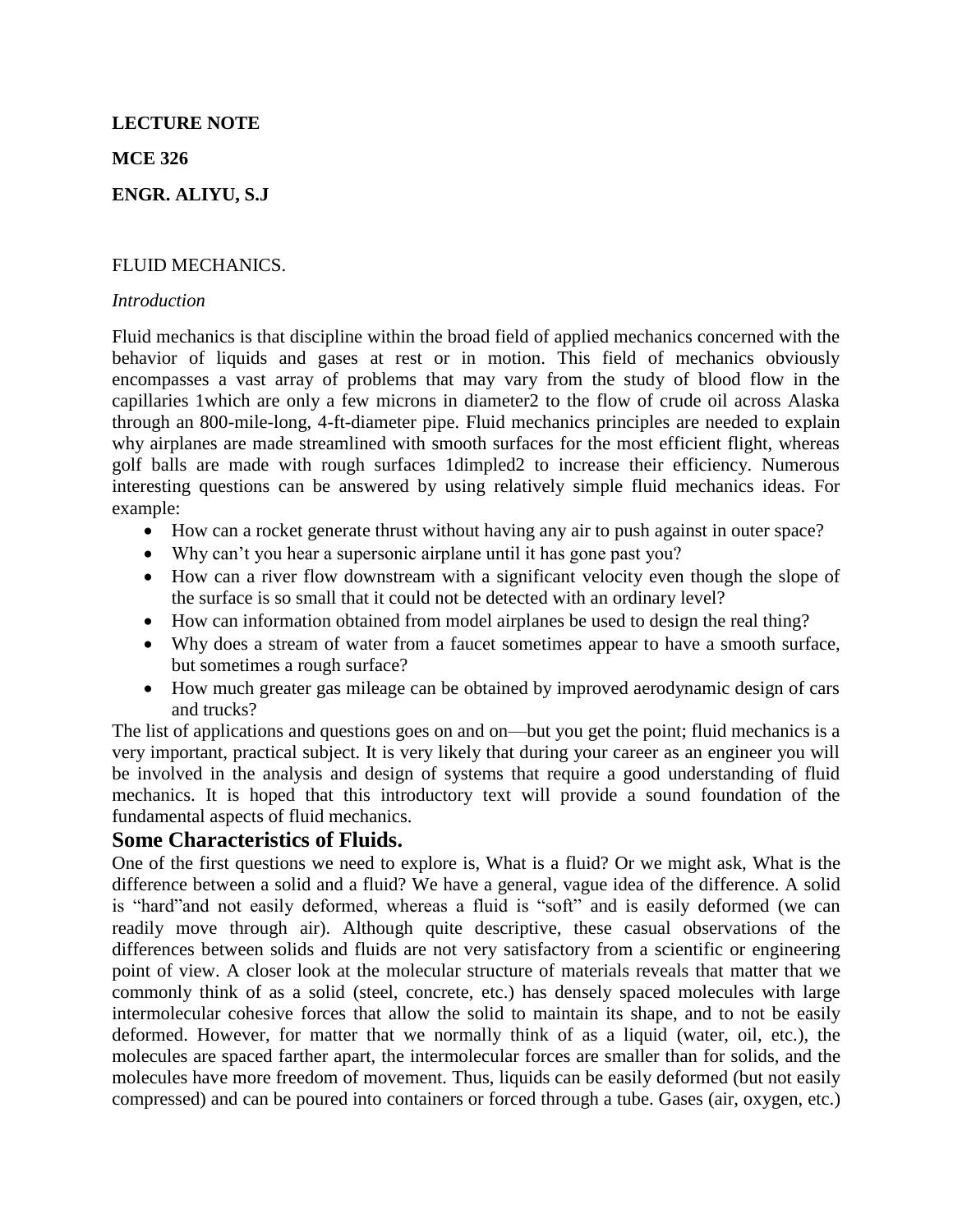have even greater molecular spacing and freedom of motion with negligible cohesive intermolecular forces and as a consequence are easily deformed (and compressed) and will completely fill the volume of any container in which they are placed. Although the differences between solids and fluids can be explained qualitatively on the basis of molecular structure, a more specific distinction is based on how they deform under the action of an external load. Specifically, *a fluid is defined as a substance that deforms continuously when acted on by a shearing stress of any magnitude.* A shearing stress (force per unit area) is created whenever a tangential force acts on a surface. When common solids such as steel or other metals are acted on by a shearing stress, they will initially deform (usually a very small deformation), but they will not continuously deform (flow). However, common fluids such as water, oil, and air satisfy the definition of a fluid—that is, they will flow when acted on by a shearing stress. Some materials, such as slurries, tar, putty, toothpaste, and so on, are not easily classified since they will behave as a solid if the applied shearing stress is small, but if the stress exceeds some critical value, the substance will flow. The study of such materials is called *rheology* and does not fall within the province of classical fluid mechanics. Thus, all the fluids we will be concerned with in this text will conform to the definition of a fluid given previously.

# **Analysis of Fluid Behavior**

The study of fluid mechanics involves the same fundamental laws you have encountered in physics and other mechanics courses. These laws include Newton's laws of motion, conservation of mass, and the first and second laws of thermodynamics. Thus, there are strong similarities between the general approach to fluid mechanics and to rigid-body and deformable body solid mechanics. This is indeed helpful since many of the concepts and techniques of analysis used in fluid mechanics will be ones you have encountered before in other courses. The broad subject of fluid mechanics can be generally subdivided into *fluid statics,* in which the fluid is at rest, and *fluid dynamics,* in which the fluid is moving. In the following chapters we will consider both of these areas in detail. Before we can proceed, however, it will be necessary to define and discuss certain fluid *properties* that are intimately related to fluid behavior. It is obvious that different fluids can have grossly different characteristics. For example, gases are light and compressible, whereas liquids are heavy (by comparison) and relatively incompressible. A syrup flows slowly from a container, but water flows rapidly when poured from the same container. To quantify these differences certain fluid properties are used. In the following several sections the properties that play an important role in the analysis of fluid behavior are considered.

# **Pressure at a Point**

The term pressure is used to indicate the normal force per unit area at a given point acting on a given plane within the fluid mass of interest. A question that immediately arises is how the pressure at a point varies with the orientation of the plane passing through the point. To answer this question, consider the free-body diagram, illustrated in Fig. 1, that was obtained by removing a small triangular wedge of fluid from some arbitrary location within a fluid mass. Since we are considering the situation in which there are no shearing stresses, the only external forces acting on the wedge are due to the pressure and the weight. For simplicity the forces in the *x* direction are not shown, and the *z* axis is taken as the vertical axis so the weight acts in the negative *z* direction. Although we are primarily interested in fluids at rest, to make the analysis as general as possible, we will allow the fluid element to have accelerated motion. The assumption of zero shearing stresses will still be valid so long as the fluid element moves as a rigid body; that is, there is no relative motion between adjacent elements.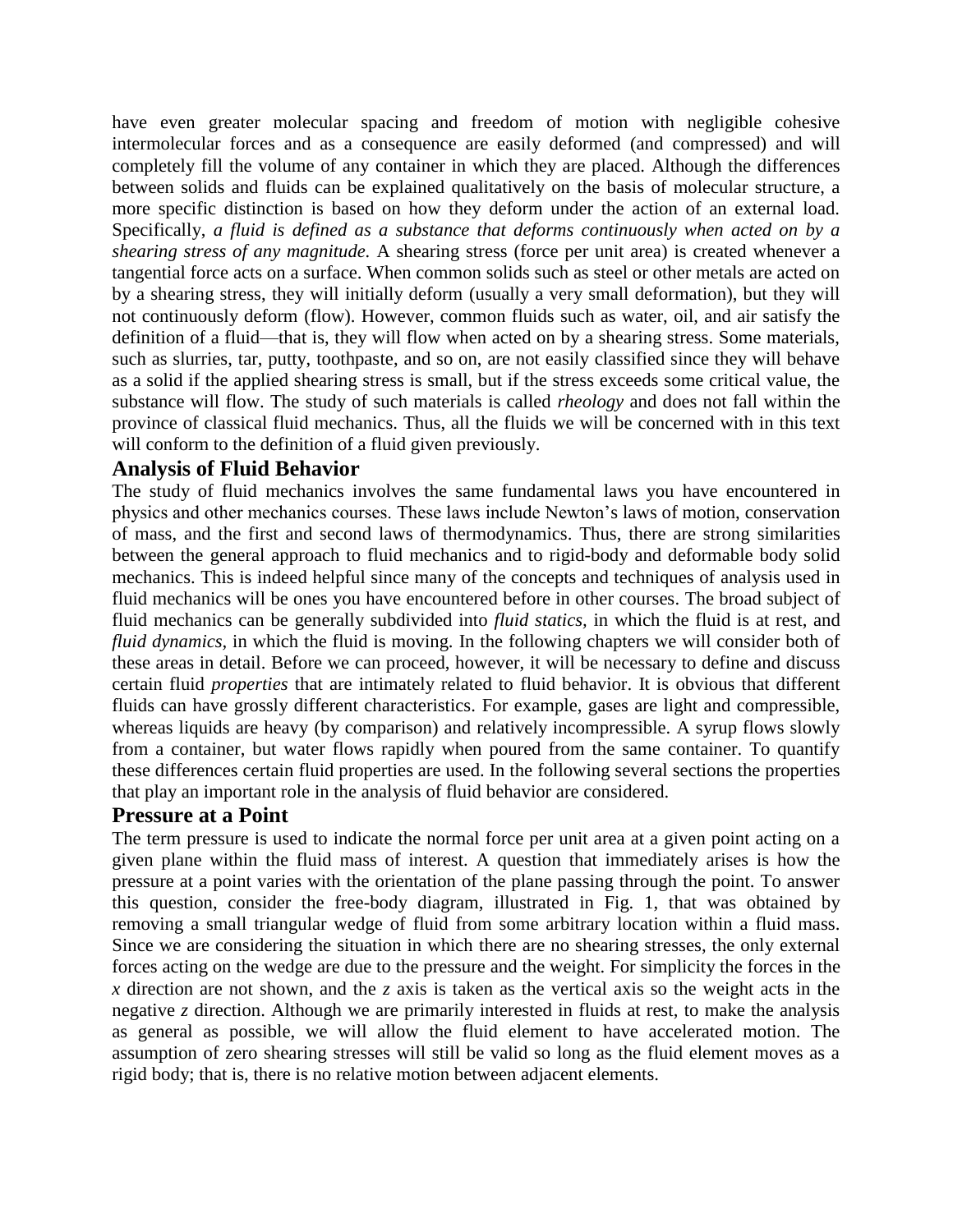

Fig.1.Forces on an arbitrary wedged-shape element of fluid.

The equations of motion (Newton's second law,  $F = ma$ ) in the *y* and *z* directions are, respectively,

$$
\sum F_y = p_y \delta x \delta z - p_s \delta x \delta s \sin \theta = \rho \frac{\delta x \delta y \delta z}{2} a_y
$$
  

$$
\sum F_z = p_z \delta x \delta y - p_s \delta x \delta s \cos \theta - \gamma \frac{\delta x \delta y \delta z}{2} = \rho \frac{\delta x \delta y \delta z}{2} a_z
$$

Where p<sub>s</sub>, p<sub>y</sub>, and p<sub>z</sub> are the average pressures on the faces,  $\gamma$  and  $\rho$  are the fluid specific a<sub>y</sub>, a<sub>z</sub> multiplied by an appropriate area to obtain the force generated by the pressure. It follows from the geometry that

$$
\delta y = \delta s \cos \theta
$$
,  $\delta z = \delta s \sin \theta$ , so that the equations of motion can be rewritten as  

$$
p_y - p_s = \rho a_y \frac{\delta y}{2}
$$

$$
p_z - p_s = (\rho a_z + \gamma) \frac{\delta z}{2}
$$

Since we are really interested in what is happening at a point, we take the limit as  $\delta x$ ,  $\delta y$ , and  $\delta z$ approach zero (while maintaining the angle  $\theta$ ), and it follows that  $p_y = p_s$ ,  $p_z = p_s$  or  $p_s = p_y = p_z$ . The angle was arbitrarily chosen so we can conclude that *the pressure at a point in a fluid at rest, or in motion, is independent of direction as long as there are no shearing stresses present*. This important result is known as *Pascal's law* named in honor of Blaise Pascal (1623–1662), a French mathematician who made important contributions in the field of hydrostatics.

### **Basic Equation for Pressure Field**

Although we have answered the question of how the pressure at a point varies with direction, we are now faced with an equally important question—how does the pressure in a fluid in which there are no shearing stresses vary from point to point? To answer this question consider a small rectangular element of fluid removed from some arbitrary position within the mass of fluid of interest as illustrated in Fig. 2. There are two types of forces acting on this element: *surface forces* due to the pressure, and a *body force* equal to the weight of the element. Other possible types of body forces, such as those due to magnetic fields, will not be considered in this text. If we let the pressure at the center of the element be designated as *p*, then the average pressure on the various faces can be expressed in terms of *p* and its derivatives as shown in Fig. 2. We are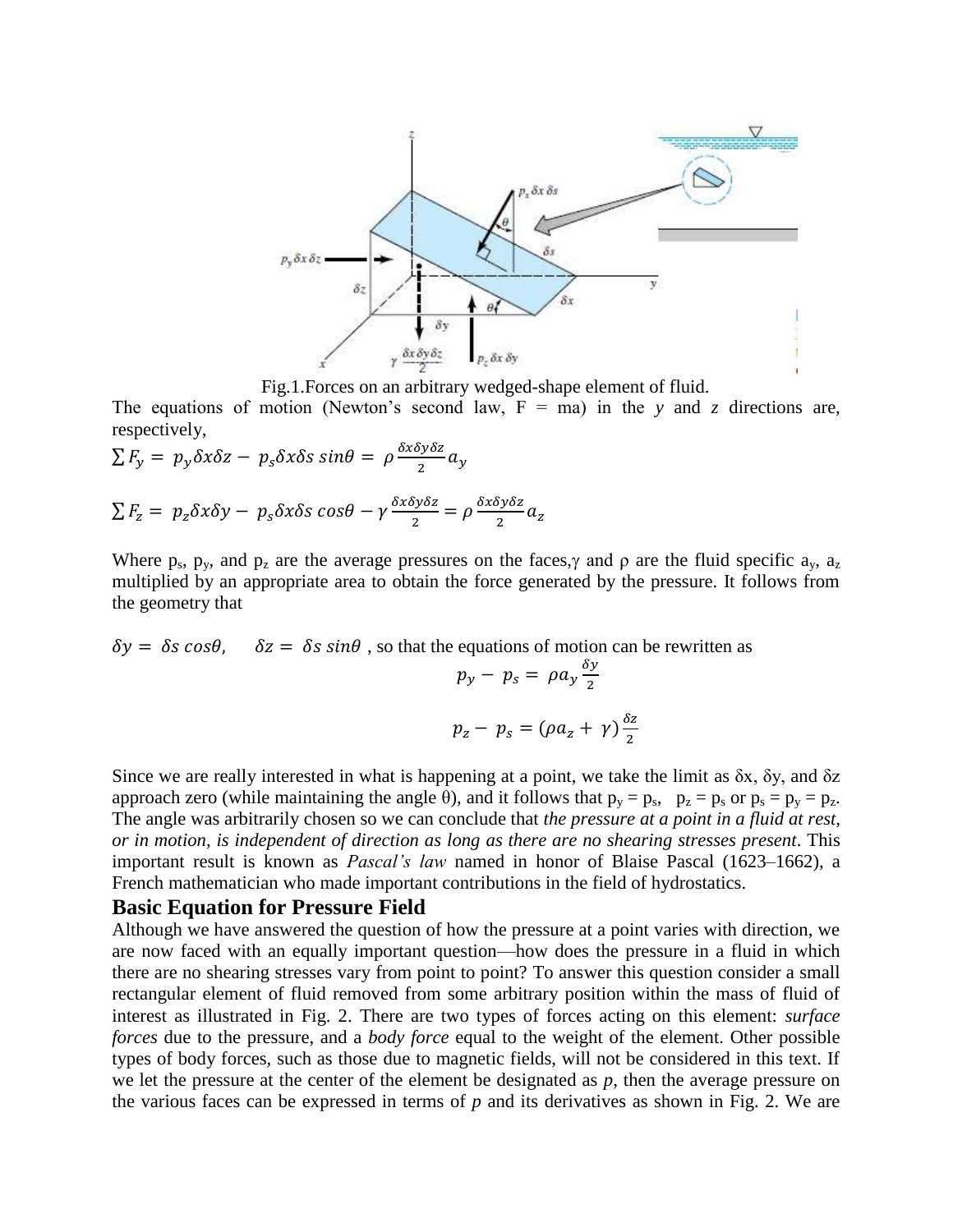actually using a Taylor series expansion of the pressure at the element center to approximate the pressures a short distance away and neglecting higher order terms that will vanish as we let δx, δy, and δz approach zero. For simplicity the surface forces in the *x* direction are not shown. The resultant surface force in the *y* direction is

$$
\delta F_y = \left( p - \frac{\partial p}{\partial y} \frac{\delta y}{2} \right) \delta x \delta z - \left( p + \frac{\partial p}{\partial y} \frac{\delta y}{2} \right) \delta x \delta z \quad \text{or} \quad \delta F_y = -\frac{\partial p}{\partial y} \delta x \delta y \delta z
$$
\nSimilarly, for the *x* and *z* directions the resultant surface forces are\n
$$
\delta F_x = -\frac{\partial p}{\partial x} \delta x \delta y \delta z \qquad \delta F_z = -\frac{\partial p}{\partial z} \delta x \delta y \delta z
$$
\n
$$
\left| p + \frac{\partial p \delta z}{\partial z} \right| \delta x \delta y
$$
\n
$$
\left| p - \frac{\partial p \delta y}{\partial y} \right| \delta x \delta z
$$
\n
$$
\left| p - \frac{\partial p \delta y}{\partial y} \right| \delta x \delta z
$$
\n
$$
\left| p - \frac{\partial p \delta z}{\partial z} \right| \delta x \delta y
$$
\n
$$
\left| p - \frac{\partial p \delta z}{\partial z} \right| \delta x \delta y
$$

Fig 2. Surface and body forces acting on small fluid element.

The resultant surface force acting on the element can be expressed in vector form as

$$
\delta F_s = \delta F_x \hat{\imath} + \delta F_y \hat{\jmath} + \delta F_z \hat{k} \text{ or }
$$

$$
\delta F_{\rm s} = -\left(\frac{\partial p}{\partial x}\hat{\imath} + \frac{\partial p}{\partial y}\hat{\jmath} + \frac{\partial p}{\partial z}\hat{k}\right)\delta x \delta y \delta z \dots \dots \dots \dots \dots \dots \dots \dots
$$

Where  $\hat{i}$ ,  $\hat{j}$  and  $\hat{k}$  are the unit vectors along the coordinate axes shown in Fig. 2. The group of terms in parentheses in Eq. 1 represents in vector form the *pressure gradient* and can be written as

$$
\frac{\partial p}{\partial x}\hat{i} + \frac{\partial p}{\partial y}\hat{j} + \frac{\partial p}{\partial z}\hat{k} = \nabla p, \text{ Where,}
$$

$$
\nabla() = \frac{\partial()}{\partial x}\hat{i} + \frac{\partial()}{\partial y}\hat{j} + \frac{\partial()}{\partial z}\hat{k}
$$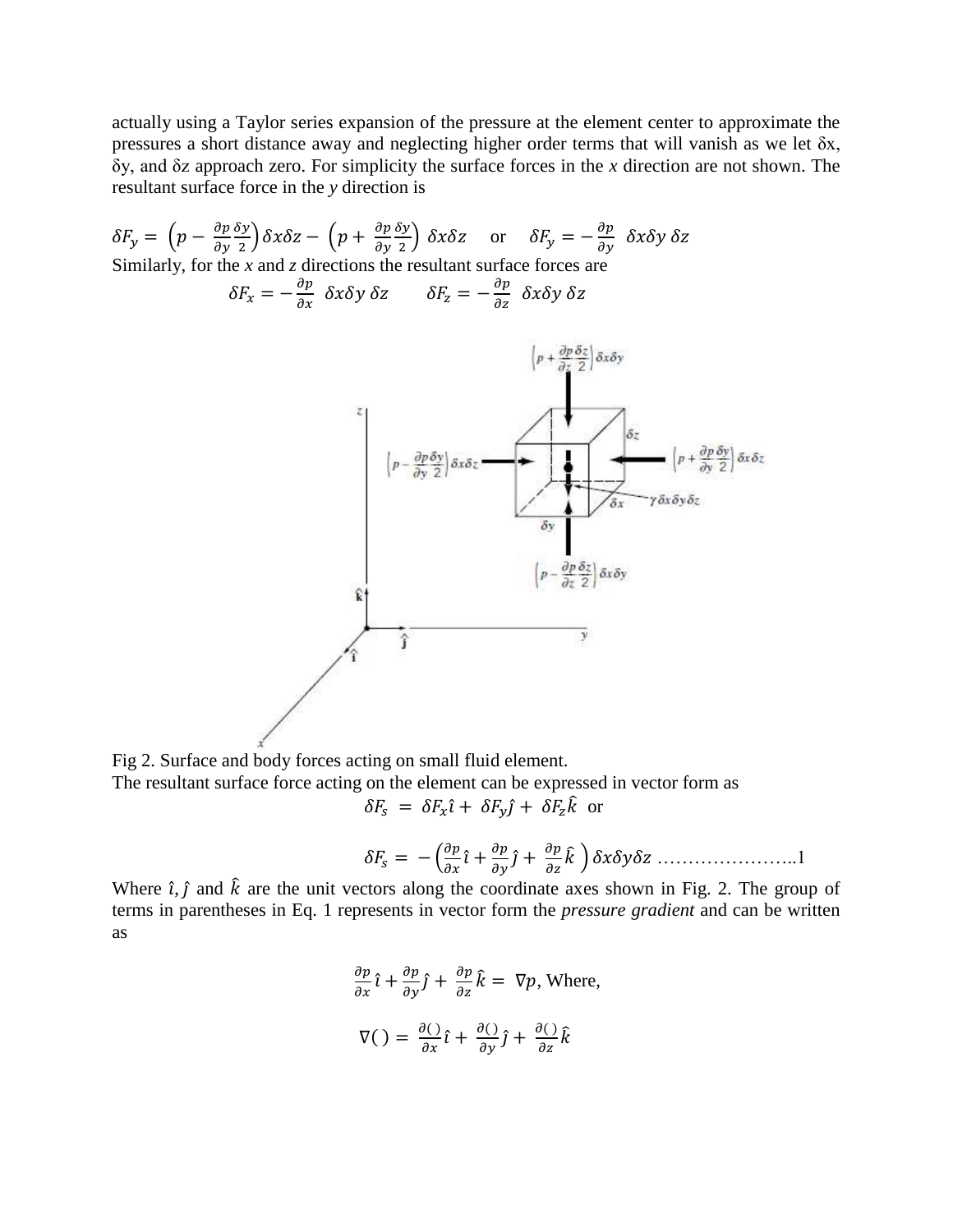and the symbol  $\nabla$  is the *gradient* or "del" vector operator. Thus, the resultant surface force per unit volume can be expressed as

$$
\frac{\delta F_S}{\delta x \delta y \delta z} = -\nabla p
$$

Since the *z* axis is vertical, the weight of the element is

$$
\delta^{\rm o}{\rm W}\hat{k}=-\gamma\delta x\delta y\delta z\hat{k}
$$

where the negative sign indicates that the force due to the weight is downward (in the negative z direction). Newton's second law, applied to the fluid element, can be expressed as

 $\sum \delta F = \delta m a$ 

Where  $\sum \delta F$  represents the resultant force acting on the element, **a** is the acceleration of the element, and δm is the element mass, which can be written as ρδxδyδz. It follows that

$$
\sum \delta F = \delta F_s - \delta^{\circ} W \hat{k} = \delta m a \text{ or,}
$$

 $-\nabla p \delta x \delta y \delta z - \gamma \delta x \delta y \delta z \hat{k} = \rho \delta x \delta y \delta z \alpha$ 

and, therefore,

$$
-\nabla p - \gamma \hat{k} = \rho a \qquad \qquad \ldots \ldots \ldots \ldots 2
$$

Equation 2. is the general equation of motion for a fluid in which there are no shearing stresses.

### **Pressure Variation in a Fluid at Rest**

For a fluid at rest  $a = 0$  and Eq. 2. reduces to  $\nabla p + \gamma \hat{k} = 0$  or in component form,

$$
\frac{\partial p}{\partial x} = 0 \quad \frac{\partial p}{\partial y} = 0 \quad \frac{\partial p}{\partial z} = -\gamma \quad \dots \dots \dots \dots \dots \quad 3
$$

These equations show that the pressure does not depend on *x* or *y*. Thus, as we move from point to point in a horizontal plane 1any plane parallel to the *x*–*y* plane2, the pressure does not change. Since  $p$  depends only on  $z$ , the last of Eqs. 3 can be written as the ordinary differential equation

$$
\frac{\partial p}{\partial z} = -\gamma \qquad \ldots \qquad 4
$$

Equation 4 is the fundamental equation for fluids at rest and can be used to determine how pressure changes with elevation. This equation indicates that the pressure gradient in the vertical direction is negative; that is, the pressure decreases as we move upward in a fluid at rest. There is no requirement that  $-\gamma$  be a constant. Thus, it is valid for fluids with constant specific weight, such as liquids, as well as fluids whose specific weight may vary with elevation, such as air or other gases. However, to proceed with the integration of Eq. 4 it is necessary to stipulate how the specific weight varies with *z*.

# **Incompressible Fluid**

Since the specific weight is equal to the product of fluid density and acceleration of gravity changes in are caused either by a change in or *g*. For most engineering applications the variation in *g* is negligible, so our main concern is with the possible variation in the fluid density. For liquids the variation in density is usually negligible, even over large vertical distances, so that the assumption of constant specific weight when dealing with liquids is a good one. For this instance, Eq. 4 can be directly integrated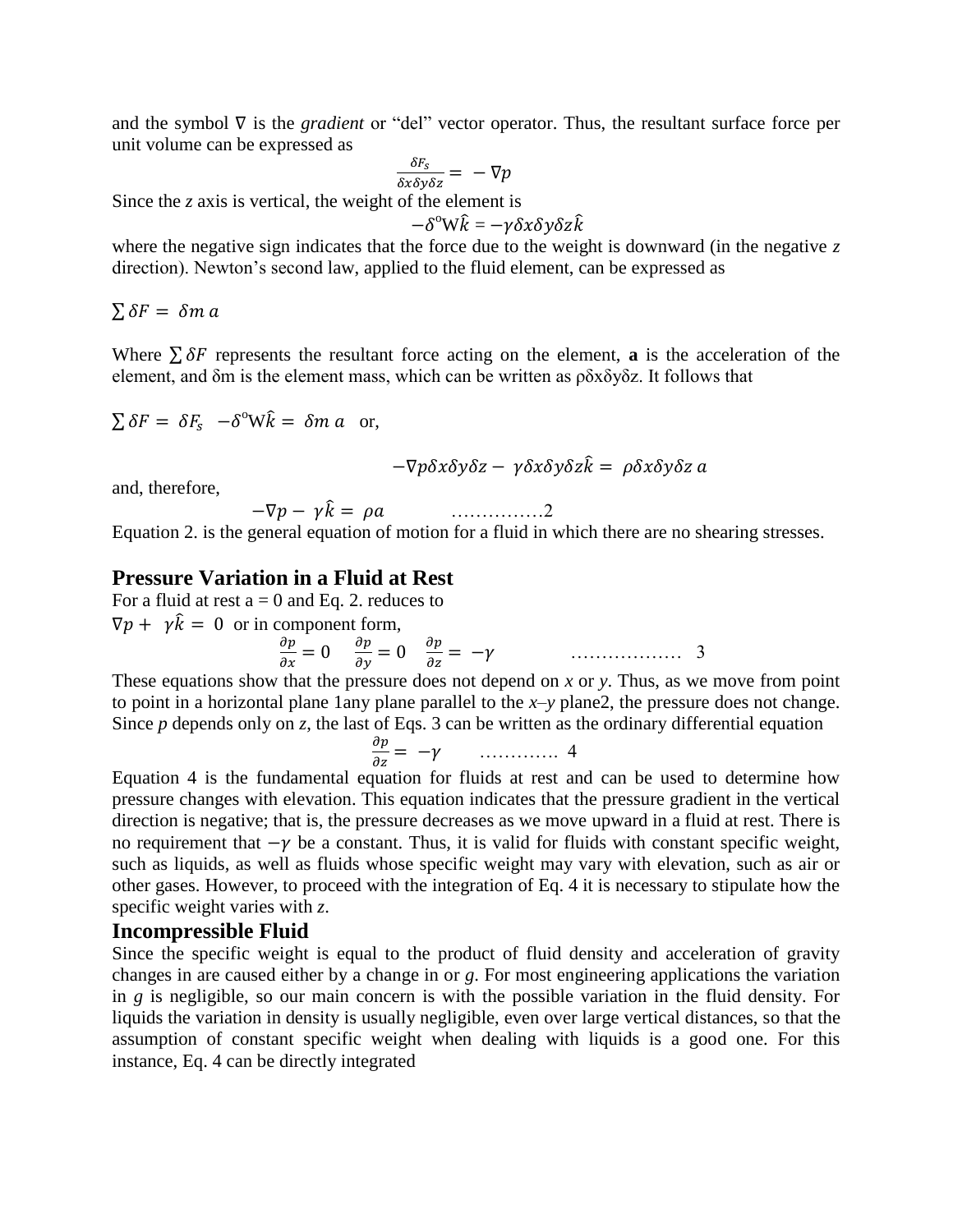$$
\int_{p_1}^{p_2} dp = -\gamma \int_{z_1}^{z_2} dz
$$
, to yield,  
\n
$$
p_2 - p_1 = -\gamma (z_2 - z_1)
$$
 or,  
\n
$$
p_1 - p_2 = \gamma (z_2 - z_1)
$$

Where  $p_1$  and  $p_2$  are pressures at the vertical elevations  $z_2$  and  $z_1$  as is illustrated in Fig. 3. Equation 5 can be written in the compact form

……………….. 6

or



Fig. 3. Notation for pressure variation in a fluid at rest with a free surface.

Where *h* is the distance,  $z_2 - z_1$  which is the depth of fluid measured downward from the location of  $p_2$ . This type of pressure distribution is commonly called a *hydrostatic distribution*, and Eq. 7 shows that in an incompressible fluid at rest the pressure varies linearly with depth. The pressure must increase with depth to "hold up" the fluid above it. It can also be observed from Eq. 6 that the pressure difference between two points can be specified by the distance *h*  since

$$
h = \frac{p_1 - p_2}{\gamma}
$$

In this case *h* is called the *pressure head* and is interpreted as the height of a column of fluid of specific weight  $\gamma$  required to give a pressure difference  $p_1 - p_2$ . For example, a pressure difference of 10 psi can be specified in terms of pressure head as 23.1 ft of water( $\gamma = 62.4$  Ib/ft<sup>3</sup>) or 518 mm of Hg ( $\gamma = 133$  kN/m<sup>2</sup>). When one works with liquids there is often a free surface, as is illustrated in Fig. 3, and it is convenient to use this surface as a reference plane. The reference pressure  $p<sub>o</sub>$  would correspond to the pressure acting on the free surface (which would frequently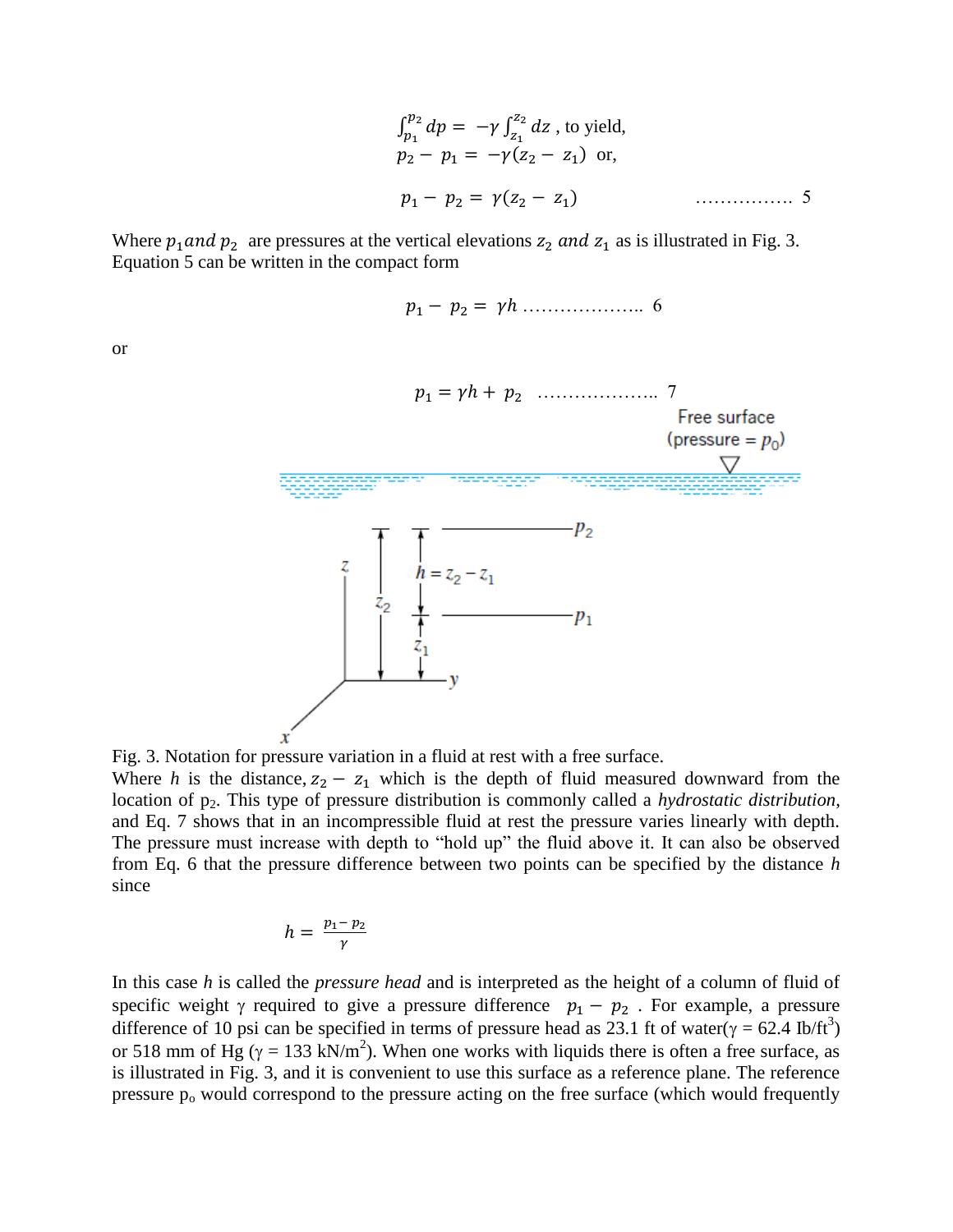be atmospheric pressure), and thus if we let  $p_2 = p_0$  in Eq. 7 it follows that the pressure p at any depth *h* below the free surface is given by the equation:

…………………… 8

As is demonstrated by Eq. 7 or 8, the pressure in a homogeneous, incompressible fluid at rest depends on the depth of the fluid relative to some reference plane, and it is *not* influenced by the *size* or *shape* of the tank or container in which the fluid is held. Thus, in Fig. 4 the pressure is the same at all points along the line *AB* even though the container may have the very irregular shape shown in the figure. The actual value of the pressure along *AB* depends only on the depth, *h*, the surface pressure  $p_0$ , and the specific weight, $\gamma$ , of the liquid in the container.



Fig.4. Fluid equilibrium in a container of arbitrary shape.

# **Operation of hydraulic devices**

The required equality of pressures at equal elevations throughout a system is important for the operation of hydraulic jacks, lifts, and presses, as well as hydraulic controls on aircraft and other types of heavy machinery. The fundamental idea behind such devices and systems is demonstrated in Fig. 5. A piston located at one end of a closed system filled with a liquid, such as oil, can be used to change the pressure throughout the system, and thus transmit an applied force  $F_1$  to a second piston where the resulting force  $F_2$  is Since the pressure p acting on the faces of both pistons is the same (the effect of elevation changes is usually negligible for this type of hydraulic device), it follows that  $F_2 = (A_2/A_1) F_1$ . The piston area  $A_2$  can be made much larger than $A_1$  and therefore a large mechanical advantage can be developed; that is, a small force applied at the smaller piston can be used to develop a large force at the larger piston. The applied force could be created manually through some type of mechanical device, such as a hydraulic jack, or through compressed air acting directly on the surface of the liquid, as is done in hydraulic lifts commonly found in service stations.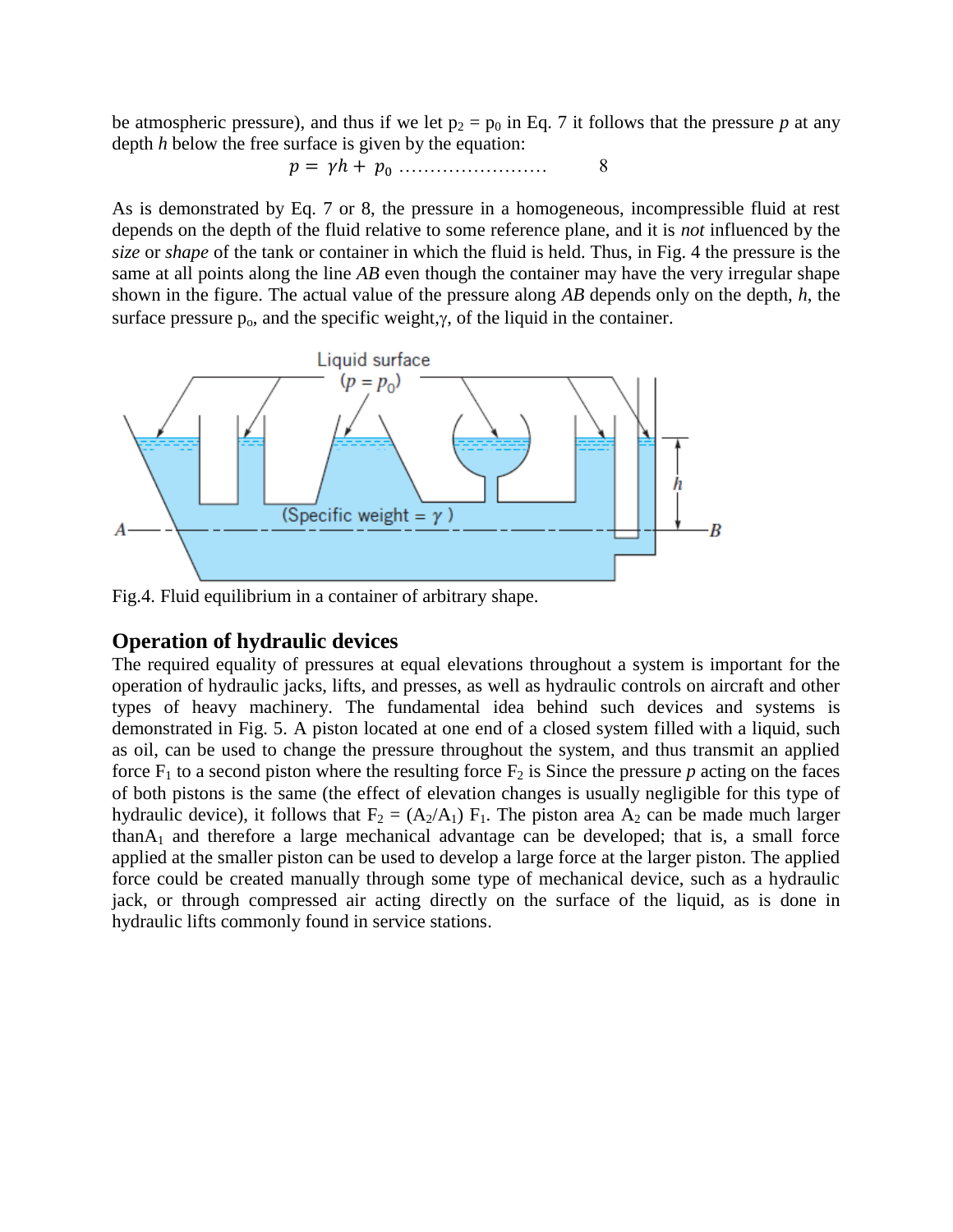

Fig. 5. Transmission of fluid pressure.

### **Compressible Fluid**

We normally think of gases such as air, oxygen, and nitrogen as being compressible fluids since the density of the gas can change significantly with changes in pressure and temperature. Thus, although Eq. 4 applies at a point in a gas, it is necessary to consider the possible variation in  $\gamma$  before the equation can be integrated. However, as was discussed earlier, the specific weights of common gases are small when compared with those of liquids. For example, the specific weight of air at sea level and 60  $^{0}$ F is 0.0763 Ib/ft<sup>3</sup>, (12.014 N/m<sup>3</sup>) whereas the specific weight of water under the same conditions is  $62.4 \text{ Ib/ft}^3$ , Since the specific weights of gases are comparatively small, it follows from Eq. 4 that the pressure gradient in the vertical direction is correspondingly small, and even over distances of several hundred feet the pressure will remain essentially constant for a gas. This means we can neglect the effect of elevation changes on the pressure in gases in tanks, pipes, and so forth in which the distances involved are small. For those situations in which the variations in heights are large, on the order of thousands of feet, attention must be given to the variation in the specific weight. As is described earlier, the equation of state for an ideal (or perfect) gas is

### $P = \rho RT$

Where  $p$  is the absolute pressure,  $R$  is the gas constant, and  $T$  is the absolute temperature. This relationship can be combined with Eq. 4 to give

 $\partial$  $\partial$  $\overline{g}$  $\frac{g\rho}{RT}$ , and by separating variables,

$$
\int_{P_1}^{p_2} \frac{dp}{p} = \ln \frac{p_2}{p_1} = -\frac{g}{R} \int_{z_1}^{z_2} \frac{dz}{T} \quad \dots \dots \dots \dots \dots \dots \dots \quad 9
$$

Where  $g$  and  $R$  are assumed to be constant over the elevation change from  $z_1$  to  $z_2$ . Although the acceleration of gravity, *g*, does vary with elevation, the variation is very small and *g* is usually assumed constant at some average value for the range of elevation involved. Before completing the integration, one must specify the nature of the variation of temperature with elevation. For example, if we assume that the temperature has a constant value over the range (*isothermal*  conditions), it then follows from Eq. 9 that

 \* ( ) + ………………………..10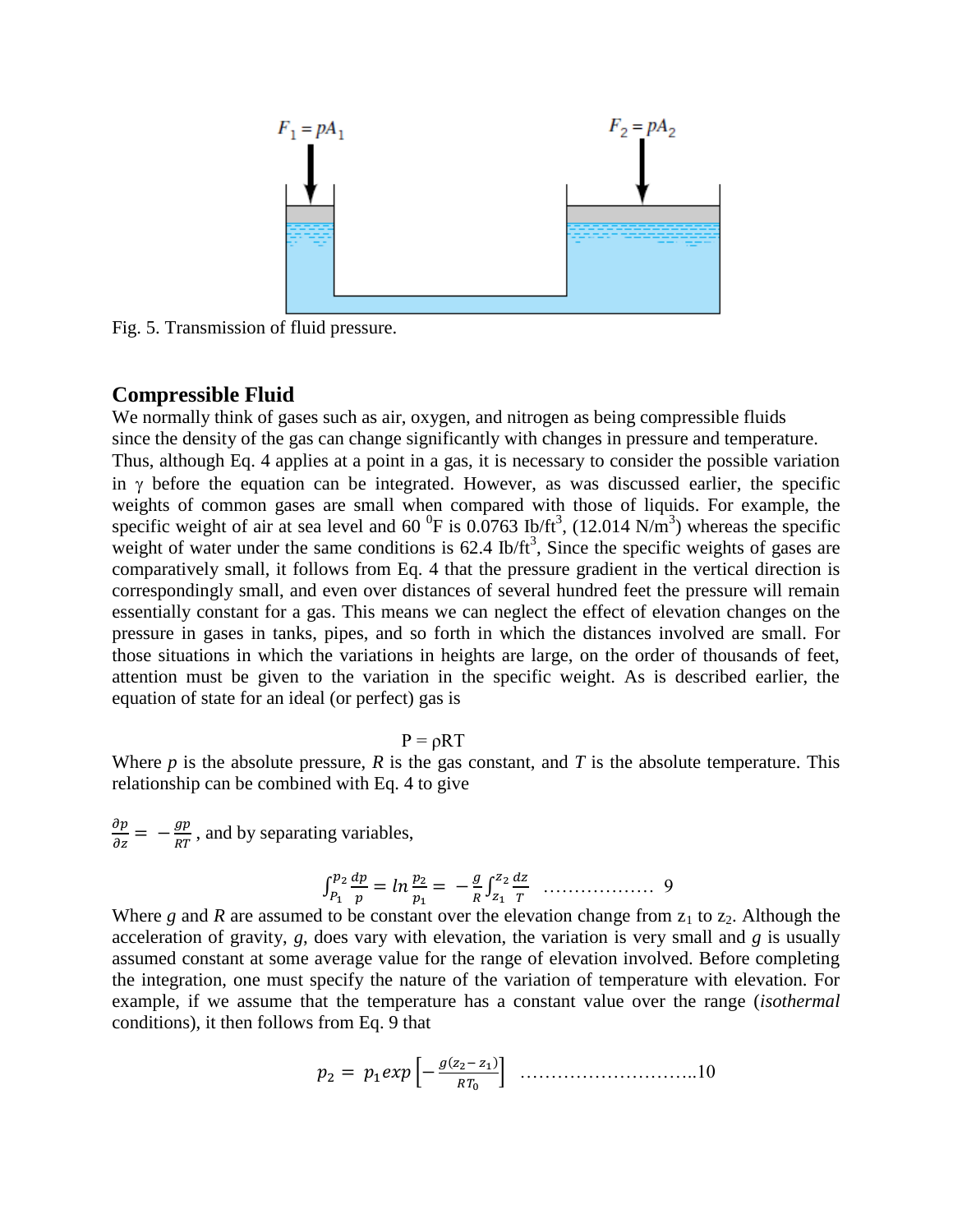This equation provides the desired pressure-elevation relationship for an isothermal layer. For non-isothermal conditions a similar procedure can be followed if the temperature-elevation relationship is known, as is discussed in the following section. Table 1.

| <b>Property</b>           | <b>SI</b> Units                                                                                         | <b>BG</b> Units                                                  |
|---------------------------|---------------------------------------------------------------------------------------------------------|------------------------------------------------------------------|
| Temperature, T            | 288.15 K (15 °C)                                                                                        | 518.67 °R (59.00 °F)                                             |
| Pressure, $p$             | 101.33 kPa (abs)                                                                                        | $2116.2$ lb/ft <sup>2</sup> (abs)<br>$[14.696 \, lb/in.2 (abs)]$ |
| Density, $\rho$           | $1.225 \text{ kg/m}^3$                                                                                  | $0.002377$ slugs/ft <sup>3</sup>                                 |
| Specific weight, $\gamma$ | $12.014 \text{ N/m}^3$                                                                                  | $0.07647$ lb/ft <sup>3</sup>                                     |
| Viscosity, $\mu$          | $1.789 \times 10^{-5}$ N $\cdot$ s/m <sup>2</sup>                                                       | $3.737 \times 10^{-7}$ lb · s/ft <sup>2</sup>                    |
|                           | <sup>a</sup> Acceleration of gravity at sea level = 9.807 m/s <sup>2</sup> = 32.174 ft/s <sup>2</sup> . |                                                                  |

Example 1

A mountain lake has an average temperature of and a maximum depth of 40 m. For a barometric pressure of 598 mm Hg, determine the absolute pressure (in pascals) at the deepest part of the lake.



Fig. 6. Mercury barometer

Solution

The pressure in the lake at any depth, *h*, is given by the equation  $P = \gamma h + P_0$ 

Where  $P_0$  is the pressure at the surface. Since we want the absolute pressure,  $P_0$  will be the local barometric pressure expressed in a consistent system of units; that is

$$
\frac{P_{barometric}}{v_{Hg}} = 598 \text{ mm} = 0.598 \text{ m}
$$
  
and for  $\gamma_{Hg} = 133 \text{ kN/m}^3$   
 $P_0 = (0.598 \text{ m})(133 \text{ kN/m}^3) = 79.5 \text{ kN/m}^2$   
 $\gamma_{H_{20}} = 9.804 \text{ kN/m}^3$  at 10 °C and therefore  
 $P = (9.804 \text{ kN/m}^3)(40 \text{ m}) + 79.5 \text{ kN/m}^2 = 392 \text{ kN/m}^2 + 79.5 \text{ kN/m}^2 = 472 \text{ kPa}$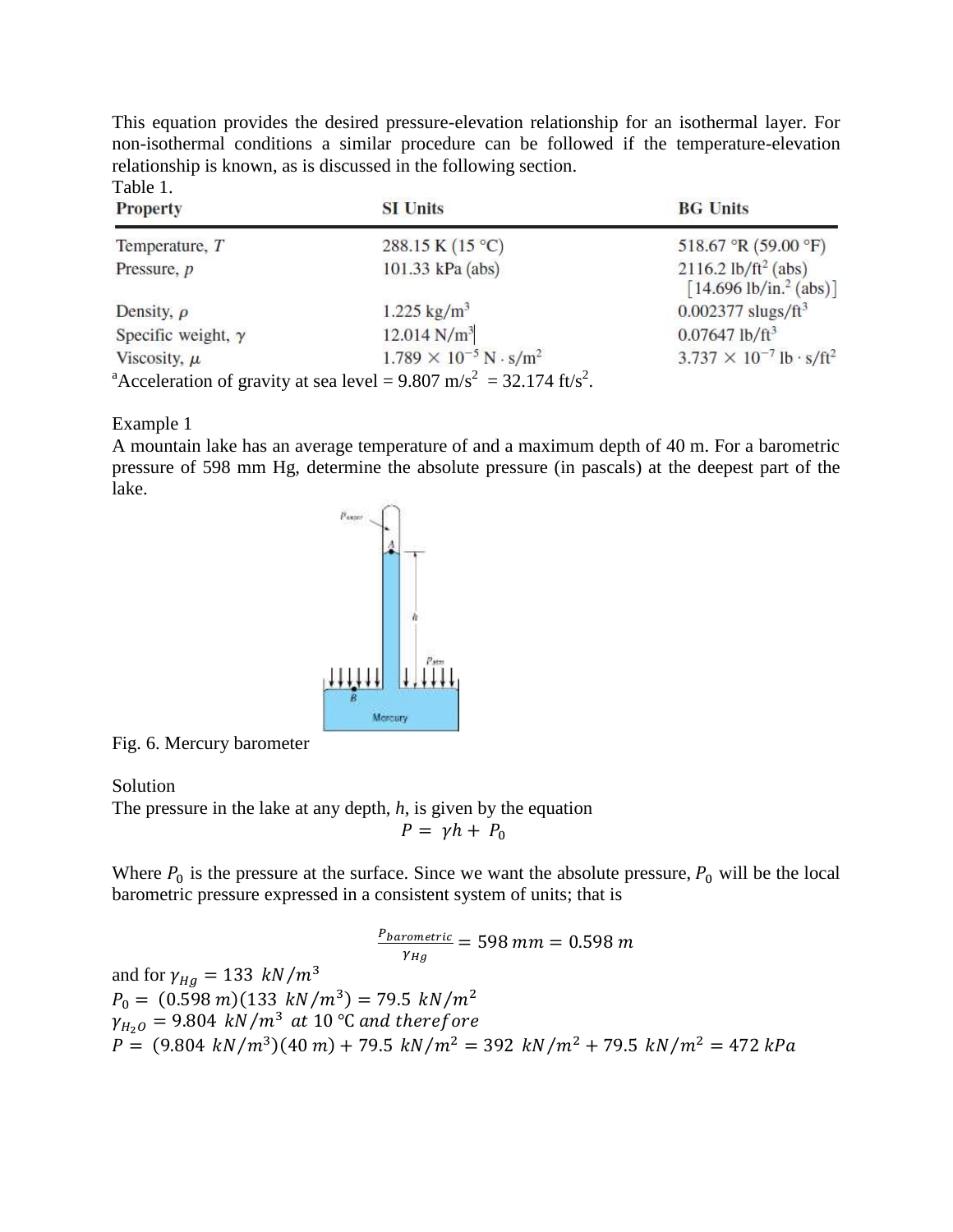This simple example illustrates the need for close attention to the units used in the calculation of pressure; that is, be sure to use a *consistent* unit system, and be careful not to add a pressure head (m) to a pressure (Pa).

#### **Pressure Variation in a Fluid with Rigid-Body Motion**

Although in this chapter we have been primarily concerned with fluids at rest, the general equation of motion (Eq. 2).

$$
-\nabla p - \gamma \hat{k} = \rho a
$$

was developed for both fluids at rest and fluids in motion, with the only stipulation being that there were no shearing stresses present. Equation 2. in component form, based on rectangular coordinates with the positive *z* axis being vertically upward, can be expressed as

 ……………….. 11

A general class of problems involving fluid motion in which there are no shearing stresses occurs when a mass of fluid undergoes rigid-body motion. For example, if a container of fluid accelerates along a straight path, the fluid will move as a rigid mass (after the initial sloshing motion has died out) with each particle having the same acceleration. Since there is no deformation, there will be no shearing stresses and, therefore, Eq. 2. applies. Similarly, if a fluid is contained in a tank that rotates about a fixed axis, the fluid will simply rotate with the tank as a rigid body, and again Eq. 2. can be applied to obtain the pressure distribution throughout the moving fluid. Specific results for these two cases (rigid-body uniform motion and rigid-body rotation) are developed in the following two sections. Although problems relating to fluids having rigid-body motion are not, strictly speaking, "fluid statics" problems, they are included in this chapter because, as we will see, the analysis and resulting pressure relationships are similar to those for fluids at rest.

#### **Linear Motion**

We first consider an open container of a liquid that is translating along a straight path with a constant acceleration **a** as illustrated in Fig. 7. Since  $a_x = 0$  it follows from the first of Eqs. 11 that the pressure gradient in the *x* direction is zero  $\left(\frac{\partial p}{\partial x}\right)$ . In the *y* and *z* directions

 …………………..1 <sup>2</sup> ( ) ……………………. <sup>13</sup>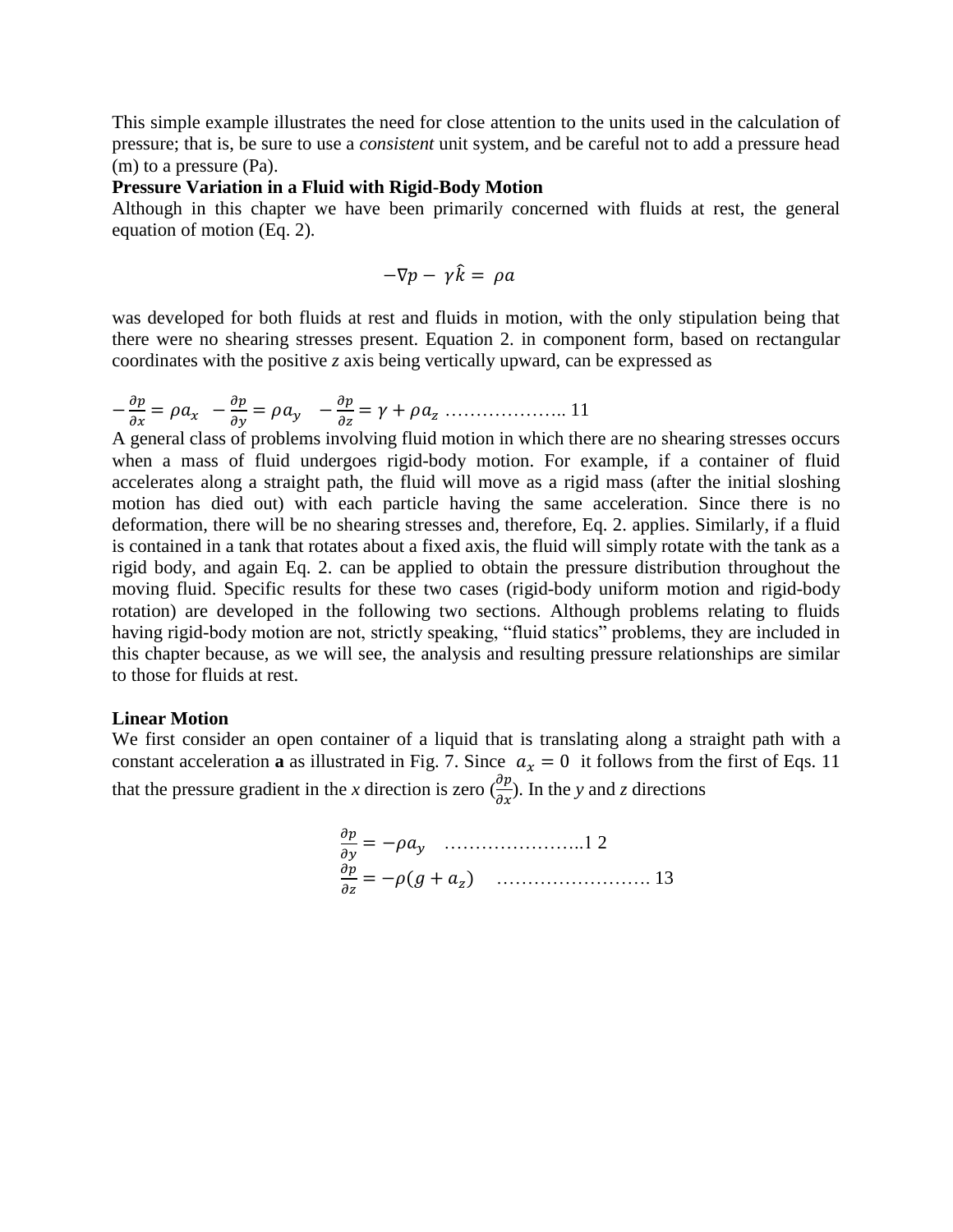

Fig. 7. Linear acceleration of a liquid with a free surface.

The change in pressure between two closely spaced points located at *y*, *z*, and  $y + dy$ ,  $z + dz$  can be expressed as

$$
dp = \frac{\partial p}{\partial y} dy + \frac{\partial p}{\partial z} dz
$$
 or in terms of the results from Eqs. 12 and 13  

$$
dp = -\rho a_y dy - \rho (g + a_z) dz
$$
............14

Along a line of *constant* pressure,  $dp = 0$ , and therefore from Eq. 14 it follows that the slope of this line is given by the relationship

$$
\frac{dz}{dy} = -\frac{a_y}{g + a_z} \quad \dots \dots \dots \dots 15
$$

Along a free surface the pressure is constant, so that for the accelerating mass shown in Fig. 7 the free surface will be inclined if  $a_v \neq 0$ . In addition, all lines of constant pressure will be parallel to the free surface as illustrated. For the special circumstance in which  $a_y = 0, a_z \neq 0$  which corresponds to the mass of fluid accelerating in the vertical direction, Eq. 15 indicates that the fluid surface will be horizontal. However, from Eq. 13 we see that the pressure distribution is not hydrostatic, but is given by the equation

$$
\frac{\partial p}{\partial z} = -\rho(g + a_z)
$$

For fluids of constant density this equation shows that the pressure will vary linearly with depth, but the variation is due to the combined effects of gravity and the externally induced acceleration,  $\rho(g + a_z)$ , rather than simply the specific weight pg. Thus, for example, the pressure along the bottom of a liquid-filled tank which is resting on the floor of an elevator that is accelerating upward will be increased over that which exists when the tank is at rest (or moving with a constant velocity). It is to be noted that for a *freely falling* fluid mass $(a_7 = -g)$ , the pressure gradients in all three coordinate directions are zero, which means that if the pressure surrounding the mass is zero, the pressure throughout will be zero. The pressure throughout a "blob" of orange juice floating in an orbiting space shuttle (a form of free fall) is zero. The only force holding the liquid together is surface tension.

#### Example 2

The cross section for the fuel tank of an experimental vehicle is shown in Fig.8. The rectangular tank is vented to the atmosphere, and a pressure transducer is located in its side as illustrated.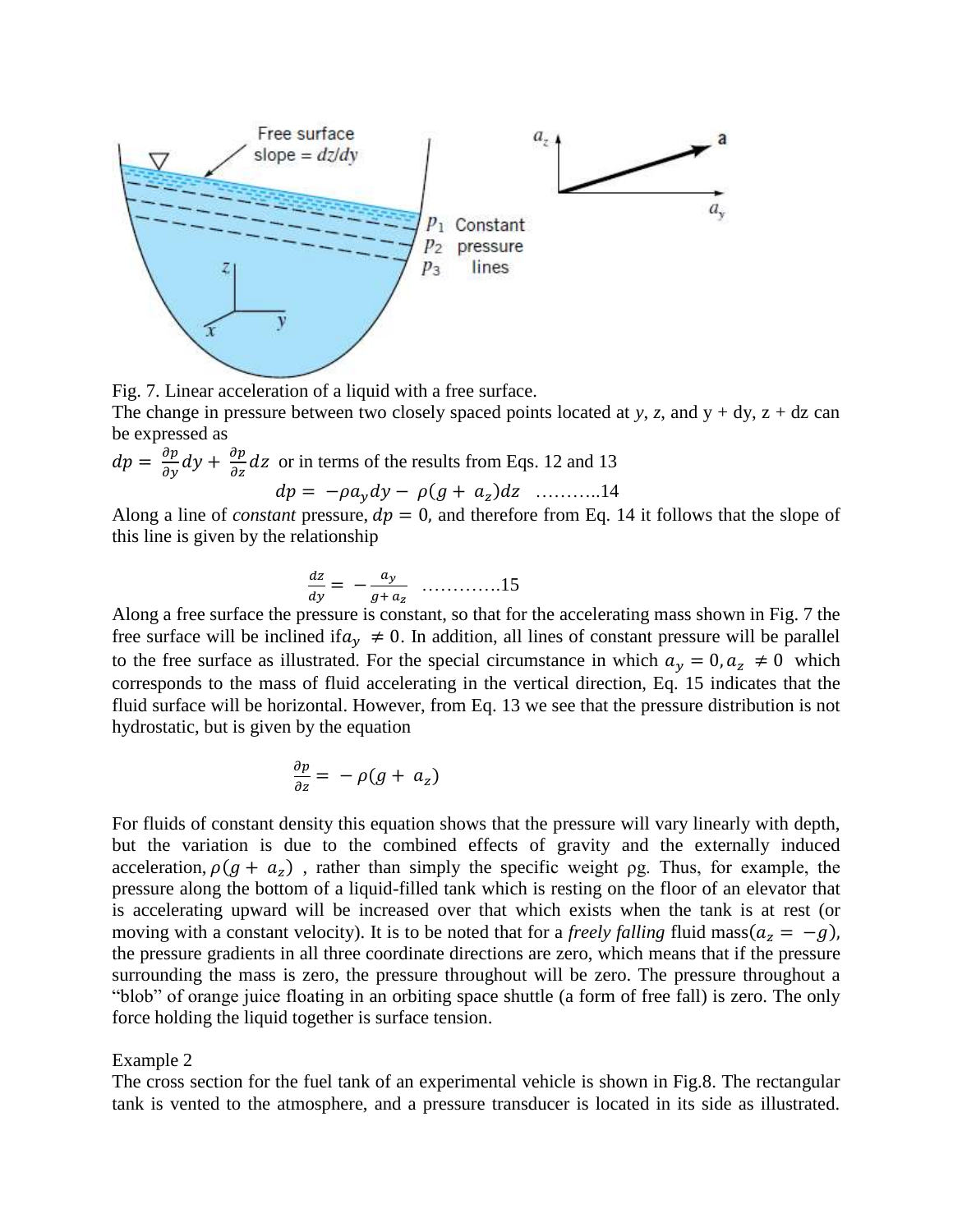During testing of the vehicle, the tank is subjected to a constant linear acceleration, (a) Determine an expression that relates and the pressure at the transducer for a fuel with a (b) What is the maximum acceleration that can occur before the fuel level drops below the transducer? Solution



### Fig. 8

**(a**) For a constant horizontal acceleration the fuel will move as a rigid body, and from Eq. 15 the slope of the fuel surface can be expressed as

$$
\frac{dz}{dy} = -\frac{ay}{g}
$$

since  $a_z = 0$ . Thus, for some arbitrary  $a_y$  the change in depth,  $z_1$  of liquid on the right side of the tank can be found from the equation

$$
-\frac{z_1}{0.75\,ft} = -\frac{a_y}{g}, \text{ or,}
$$

#### $z_1 = (0.75 \, ft) \left(\frac{a}{2}\right)$  $\frac{xy}{g}$

Since there is no acceleration in the vertical, *z*, direction, the pressure along the wall varies hydrostatically as shown by Eq. 13. Thus, the pressure at the transducer is given by the relationship

 $P = \gamma h$ Where *h* is the depth of fuel above the transducer, and therefore

$$
P = (0.65)(62.4 \text{ lb/ft}^3)[0.5 \text{ ft} - (0.75 \text{ ft})(a_y/g)]
$$
  
= 20.3 - 30.4  $\frac{a_y}{a}$  ans.

for  $z_1 \le 0.5$  ft. As written, *p* would be given in lb/ft<sup>2</sup>.

**(b)** The limiting value for (when the fuel level reaches the transducer) can be found from the equation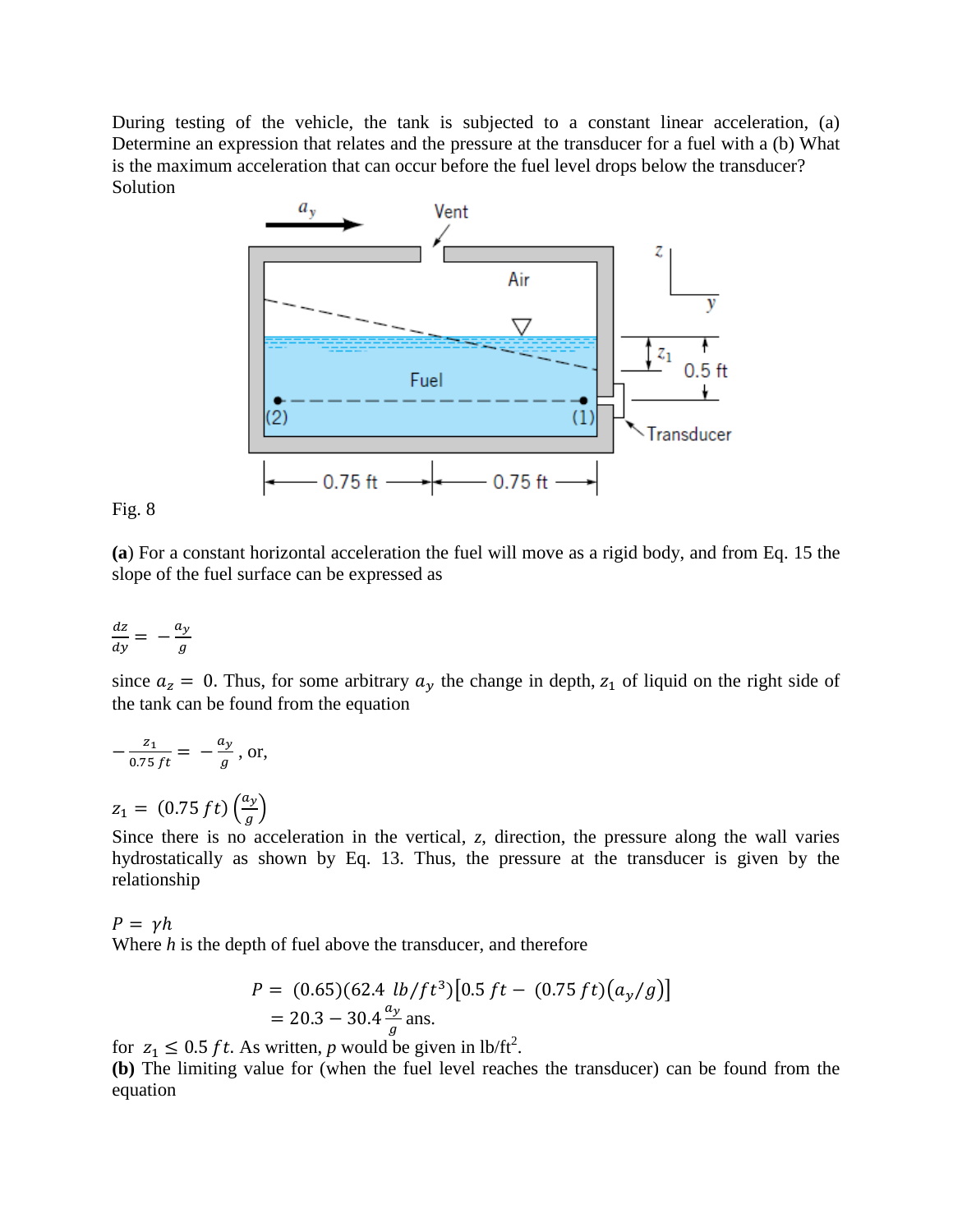$$
0.5 ft = (0.75 ft) \left[ \frac{(a_y)_{max}}{g} \right]
$$
 or,

 $(a_y)_{max} = \frac{2}{3}$ 3 and for standard acceleration of gravity

 $(a_y)_{max} = \frac{2}{3}$  $\frac{2}{3}(32.2 \ ft/s^2) = 21.5 \ ft/s^2$  Ans.

Note that the pressure in horizontal layers is not constant in this example since  $\partial P/\partial y =$  $-\rho a_v \neq 0$ . Thus, for example,  $P_1 \neq P_2$ .

#### **Rigid-Body Rotation**

After an initial "start-up" transient, a fluid contained in a tank that rotates with a constant angular velocity  $\omega$  about an axis as is shown in Fig. 9 will rotate with the tank as a rigid body. It is known from elementary particle dynamics that the acceleration of a fluid particle located at a distance r from the axis of rotation is equal in magnitude to  $r\omega^2$  and the direction of the acceleration is toward the axis of rotation as is illustrated in the figure. Since the paths of the fluid particles are circular, it is convenient to use cylindrical polar coordinates *r*, θ and *z*, defined in the insert in Fig. 9. From the lecture, it will be observed that in terms of cylindrical coordinates the pressure gradient  $\nabla p$  can be expressed as

$$
\nabla p = \frac{\partial P}{\partial r}\hat{e_r} + \frac{1}{r}\frac{\partial P}{\partial \theta}\hat{e_{\theta}} + \frac{\partial P}{\partial z}\hat{e_z} \dots \dots \dots \dots 16
$$

Thus, in terms of this coordinate system

$$
a_r = -r\omega^2 \hat{e}_r \quad a_\theta = 0 \quad a_z = 0
$$

and from Eq. 2.

 ……………….. 17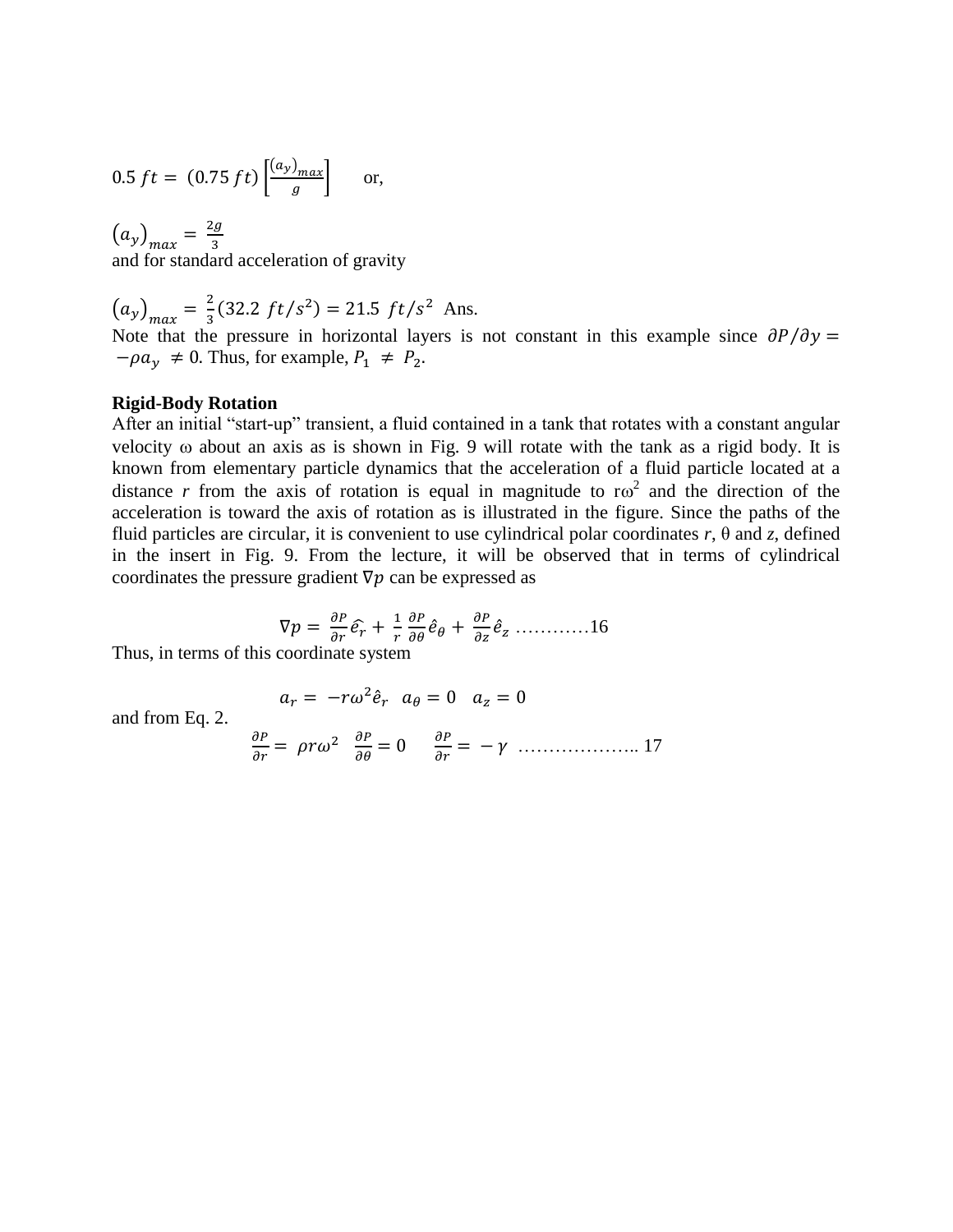

Fig. 9. Rigid-body rotation of a liquid in a tank.

These results show that for this type of rigid-body rotation, the pressure is a function of two variables *r* and *z*, and therefore the differential pressure is

$$
dp = \frac{\partial P}{\partial r} dr + \frac{\partial P}{\partial z} dz \quad \text{or}
$$

$$
dp = \rho r \omega^2 dr - \gamma dz \ \dots \dots \dots \dots \dots 18
$$

Along a surface of constant pressure, such as the free surface, $dp = 0$  so that from Eq. 18 (using  $\gamma = \rho g$ )

$$
\frac{dz}{dr} = \frac{r\omega^2}{g}
$$

and, therefore, the equation for surfaces of constant pressure is

 ……………..19

This equation reveals that these surfaces of constant pressure are parabolic as illustrated in Fig. 10. Integration of Eq. 18 yields

$$
\int dp = \rho \omega^2 \int r dr - \gamma \int dz , \quad \text{or,}
$$

$$
P = \frac{\rho \omega^2 r^2}{2} - \gamma z + constant \dots \dots \dots \dots \dots \dots 20
$$

Where the constant of integration can be expressed in terms of a specified pressure at some arbitrary point  $r_0$ ,  $z_0$ . This result shows that the pressure varies with the distance from the axis of rotation, but at a fixed radius, the pressure varies hydrostatically in the vertical direction as shown in Fig. 10.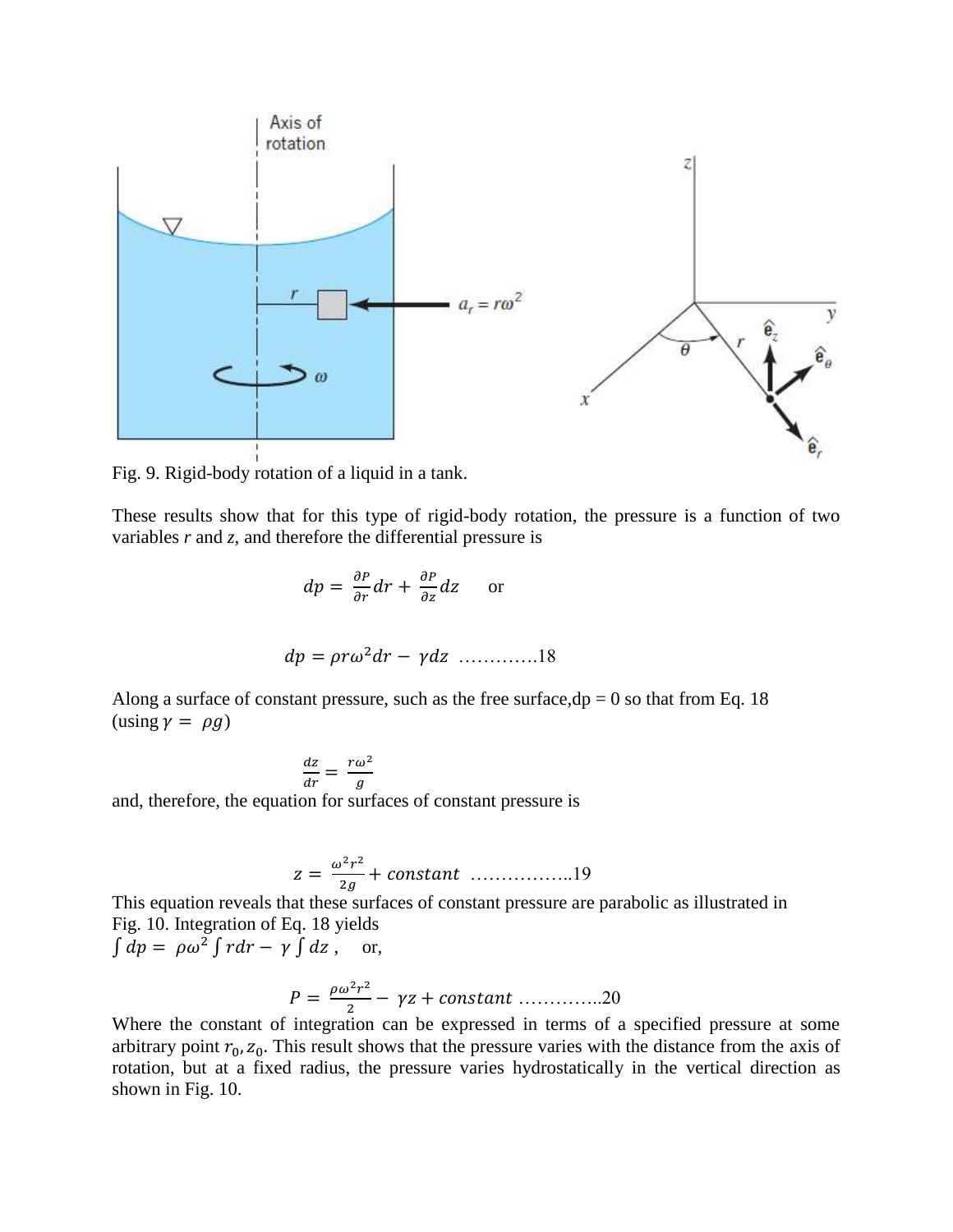

Fig. 10. Pressure distribution in rotating liquid

Example 3

It has been suggested that the angular velocity, $\omega$ , of a rotating body or shaft can be measured by attaching an open cylinder of liquid, and measuring with some type of depth gage the change in the fluid level,  $H - h_0$ , caused by the rotation of the fluid. Determine the relationship between this change in fluid level and the angular velocity. Solution